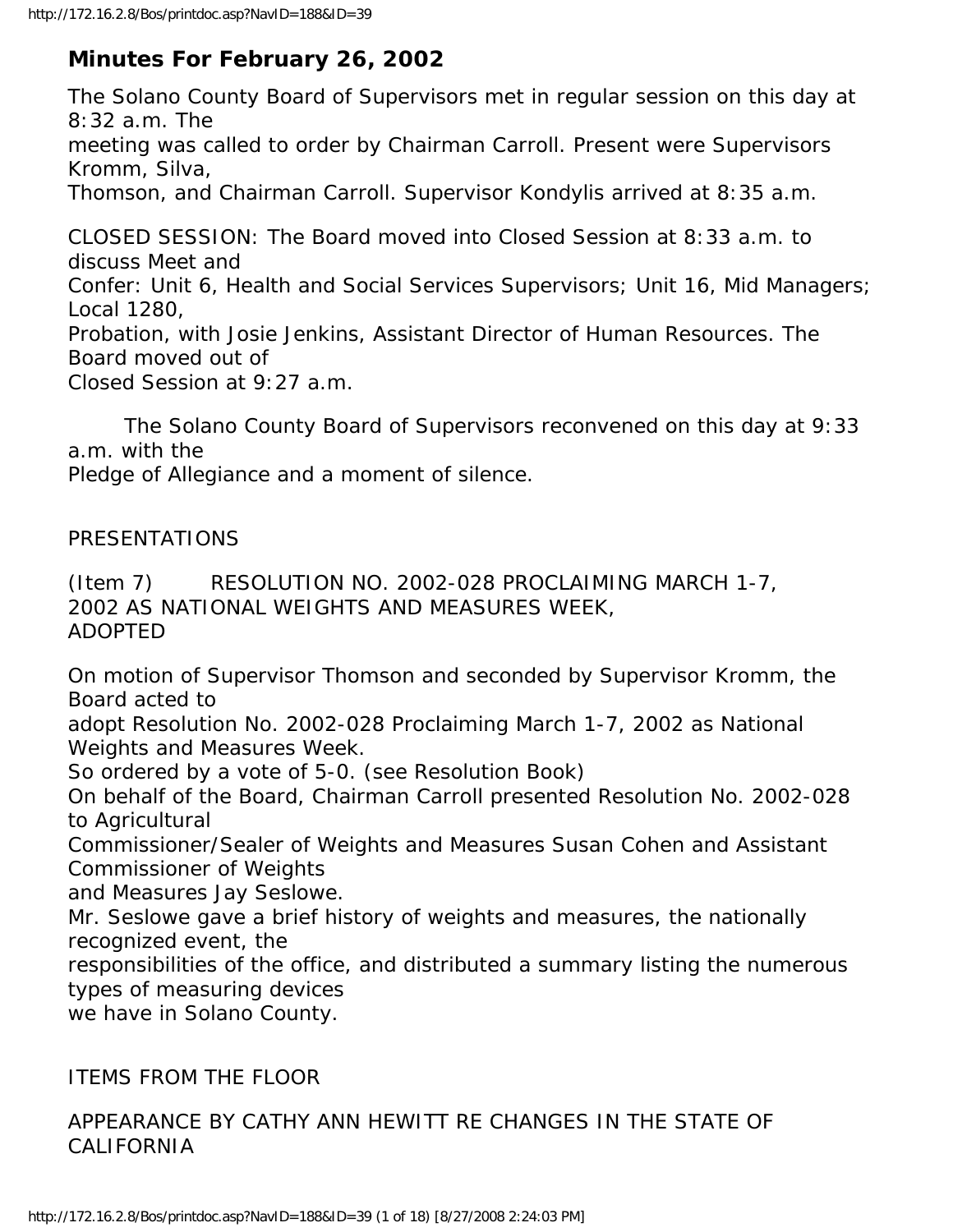Cathy Ann Hewitt, Benicia, noted positive changes and voiced concern with negative changes in

the State. Ms. Hewitt feels the state is over populated, there are areas in the State that have been poorly

developed and encouraged support for open space and agriculture. Ms. Hewitt voiced concern

regarding illegal immigrants, supports a national identification card and State identification, encouraged

everyone to vote, and encouraged people to attend the teacher fair that will be held by the Benicia

School District.

APPEARANCE BY JODI KAUTZ RE MENTAL HEALTH FAMILY ADVOCATE **SERVICES** 

 Jody Kautz, Fairfield, noted how valuable the services of Janet Flores, Family Advocate for Mental Health, have been for her family and in assisting the mentally ill family member. Ms. Kautz noted the effects of mental illness on the families, and the importance of filling the position Ms. Flores has vacated, and the need to make the position a full time job.

APPEARANCE BY STEVEN KAYS RE VARIOUS ISSUES

 Steven Kays, Fairfield, voiced concern regarding the Old County Hospital site and noted the

need for a creative solution, endorsed the downtown center, noted the importance of education and

Proposition C, endorsed expansion of park lands in the County, noted good work being done at

SEDCORP by Linda Brown, and the importance of attracting small professional businesses to the

County.

## APPEARANCE BY FANNY CHAMBERLAIN RE HEADSTART POSITION

 Fanny Chamberlain, Suisun City, noted her history and background in education, dedication to

children, and teaching with Head Start. Ms. Chamberlain expressed concern regarding discharge from

her position with the Solano-Napa Head Start, and feels she was wrongfully discharged due to her

activities in organizing a union.

APPEARANCE BY JIM KAVANAUGH AND RUTH FORNEY RE DISMISSAL OF FANNY CHAMBERLAIN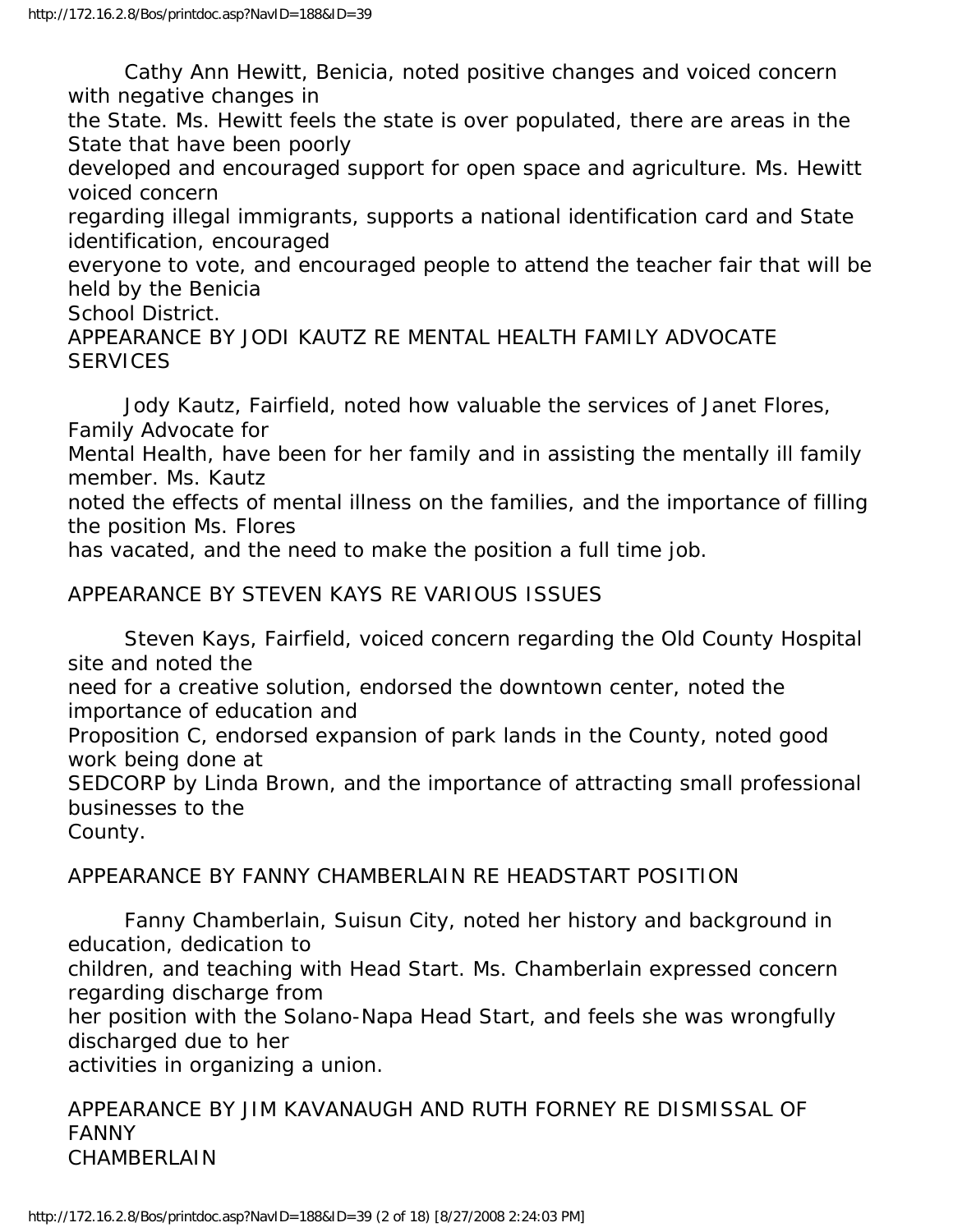Jim Kavanaugh, Local 1280 SEIU, noted support for Ms. Chamberlain and voiced concern with her dismissal. Mr. Kavanaugh feels Ms. Chamberlain was discharged due to union organization activities, and requested Board assistance.

 Ruth Forney, President SEIU Local 1280, submitted copies of letters explaining the actions being taken against Fanny Chamberlain, incorporated herein by reference. Ms. Forney noted Head Start does receive some funding from the County through the Proposition 10 Commission, and feels this action is in retaliation for union organizing.

APPEARANCE BY GEORGE GUYNN, JR. RE VARIOUS ISSUES

George Guynn, Jr., Suisun, voiced concern with the cumulative inventory discrepancies of the County departments, encouraged people to get out and vote, and noted ten reasons not to support Measure C.

APPROVAL OF AGENDA

On motion of Supervisor Kondylis and seconded by Supervisor Silva, the Board acted to

approve the submitted Agenda, incorporated herein by reference, with the following modifications:

(Item 18) Approval to extend office hours and open on Saturday, March 2, 2002 from

8:00 a.m. to 1:00 p.m. at 510 Clay Street, Fairfield and 1410 Georgia Street, Vallejo for absentee voting; authorize the County Administrator to approve extended hours for voter registration and absentee voting in future elections, correction to agenda to correct office hours that will begin at 9:00 a.m. and removed from the Consent Calendar.

(Item 26A) Approval of Contract Amendment No. 3 with California Water **Service** 

Company to increase contract amount to \$9,657,516; authorize General Manager to execute Contract Amendment No. 3, removed from the Consent Calendar after approval for reconsideration later in the meeting.

(Item 26B) Confirm authorized expenditures and approve Amendment No. 10 for \$70,228

to the Professional Services Agreement with California Water Service Company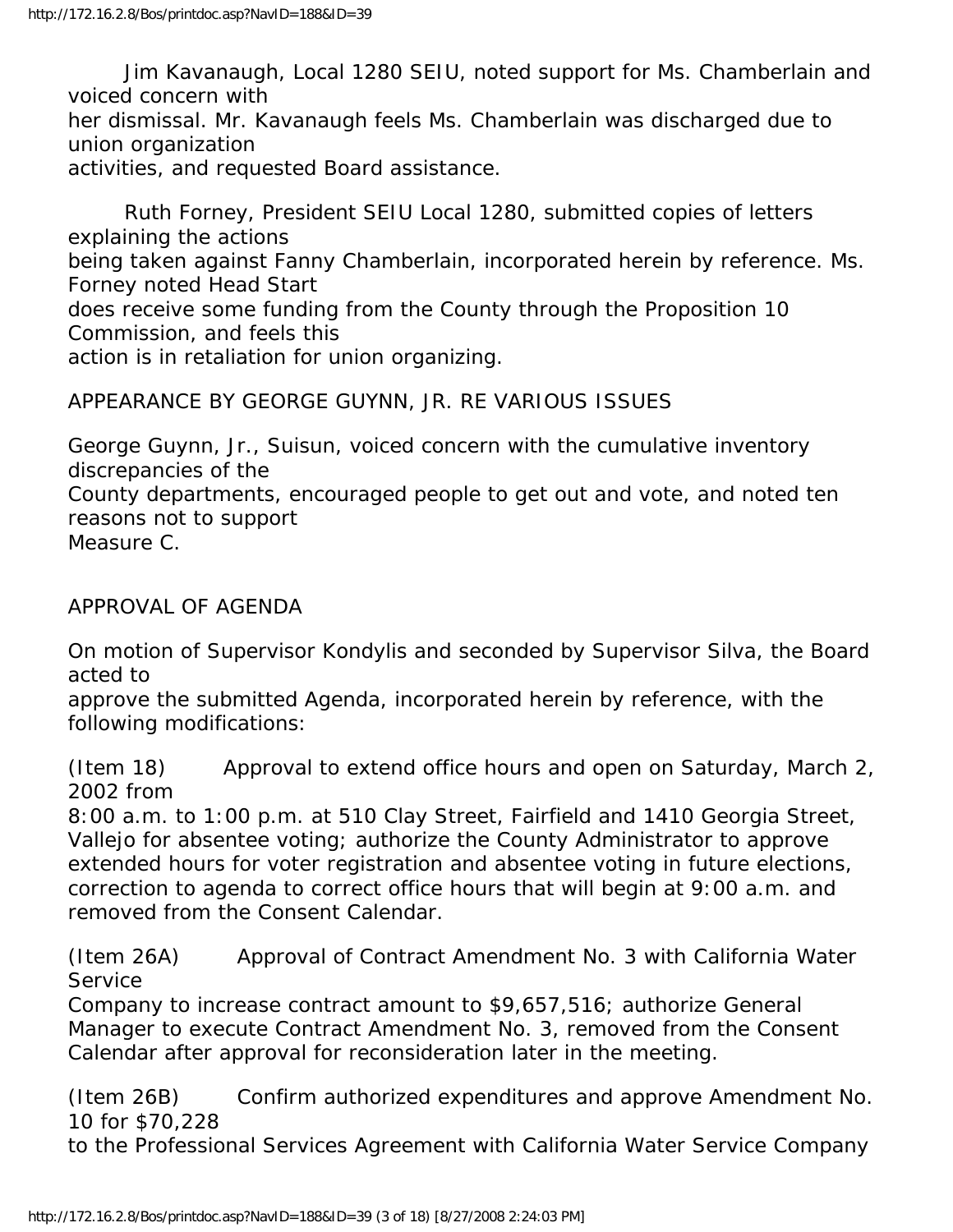and authorize the use of \$1,486 in remaining contingency fund under Amendment No.7 and to increase the contract amount under Exhibit B-1 to Amendment No. 9 to \$1,464,565.10; authorize the General Manager to sign, removed from the Consent Calendar.

(Item 29) Presentation and consider acceptance of the audit for FY2000/01 conducted

by Macias, Gini and Company, L.L.P, CPAs of the County''s basic financial statements and required supplementary information, to provide page 2 of the Agenda Submittal that had been excluded.

So ordered by a vote of 5-0.

CONSENT CALENDAR

On motion of Supervisor Kondylis and seconded by Supervisor Kromm, the Board acted to

approve the following Consent Calendar items by a vote of 5-0.

(Item 12) MINUTES OF THE BOARD OF SUPERVISORS MEETING OF JANUARY 22, 2002;

RURAL NORTH VACAVILLE WATER DISTRICT JANUARY 22, 2002, as outlined in the Agenda Submittal from the Clerk of the Board dated February 26, 2002, incorporated herein by reference, approved.

(Item 13) THREE YEAR CONTRACT AMENDMENT WITH SHAW/YODER, INC. RE

LEGISLATIVE ADVOCACY SERVICES, as outlined in the Agenda Submittal from the County Administrator''s Office dated February 26, 2002, incorporated herein by

reference, approved and Chairman authorized to sign said contract on behalf of Solano

County.

(Item 14) RELEASE FROM ACCOUNTABILITY ON FIXED ASSET INVENTORY RE

DATACOMM CONTROLLER, as outlined in the Agenda Submittal from the Assessor/Recorder SCIPS Division dated February 26, 2002, incorporated herein by

reference, approved.

(Item 15A) RETAIN \$25,000 BID GUARANTEE BY PANATTONI DEVELOPMENT COMPANY, LLC RE COUNTY-OWNED PROPERTY AT 2100 WEST TEXAS STREET, FAIRFIELD, as outlined in the Agenda Submittal from the Department of General Services dated February 26, 2002, incorporated herein by reference,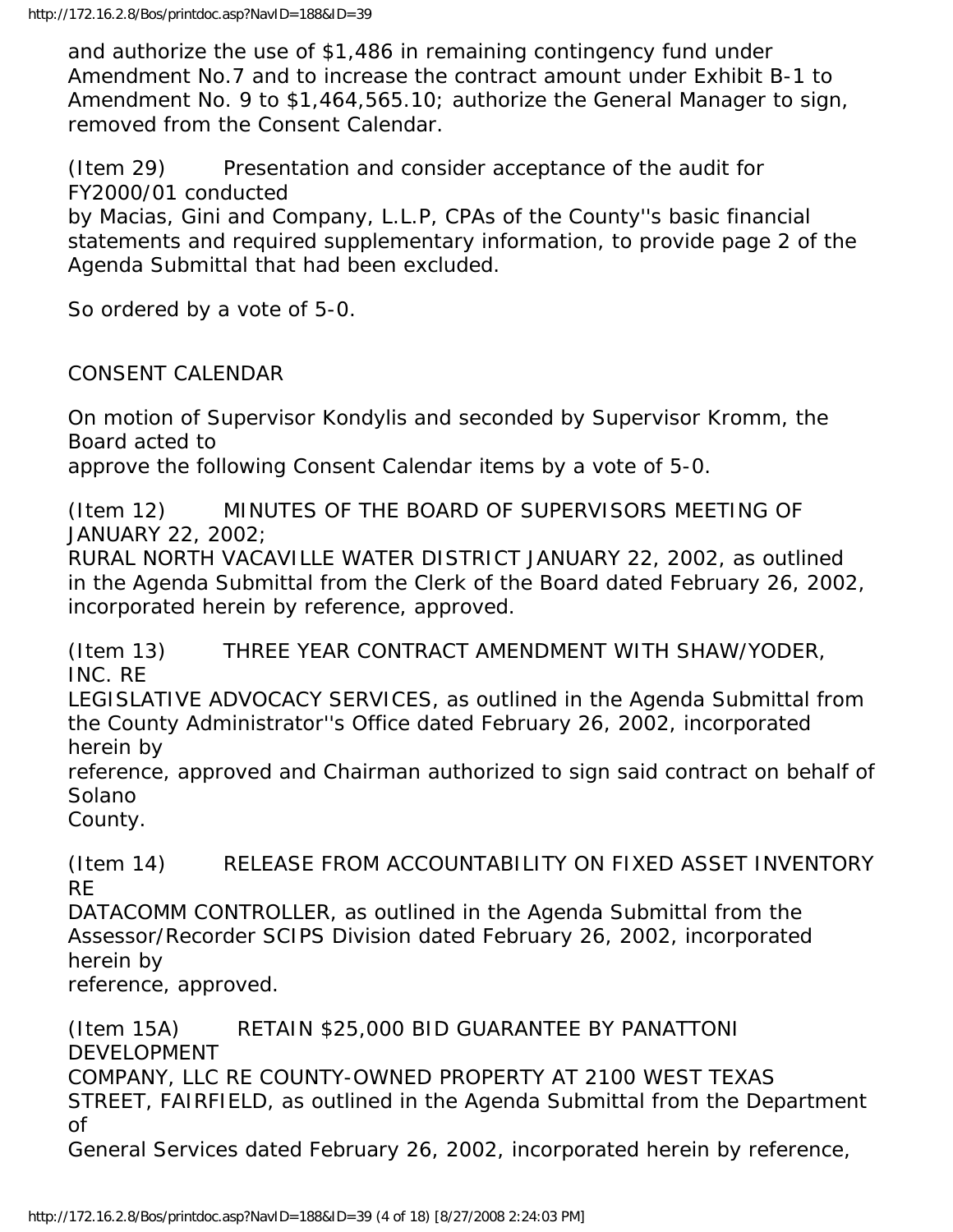approved.

(Item 15B) RELEASE FROM ACCOUNTABILITY ON THE FIXED ASSET INVENTORY RE 1965 FORD DUMP TRUCK, as outlined in the Agenda Submittal from the Department of General Services dated February 26, 2002, incorporated herein by reference, approved.

(Item 15C) FY 2001/2002 FISH & GAME FINE FUNDS AWARDED TO SOLANO COUNTY WILDLIFE COMMITTEE, SUISUN MARSH NATURAL HISTORY ASSOCIATION, LAKE SOLANO PARK/U.C. DAVIS PUBLIC SERVICE RESEARCH PROGRAM, AND SUISUN RESOURCE CONSERVATION DISTRICT, as outlined in the Agenda Submittal from the Department of General Services dated February 26, 2002, incorporated herein by reference, approved.

(Item 15D) EMERGENCY AGREEMENT WITH FAULTLINE ASSOCIATES, INC. RE

REMOVAL OF UNDERGROUND STORAGE TANK AND REMEDIATION AT WEST TEXAS SITE, FAIRFIELD, as outlined in the Agenda Submittal from the Department of General Services dated February 26, 2002, incorporated herein by

reference, approved, and General Services Director authorized to sign any amendments.

(Item 16) RESOLUTION NO. 2002-029 AMENDING THE ALPHABETICAL LISTING OF

CLASSES AND SALARIES (DISTRICT ATTORNEY DEPARTMENT, FAMILY SUPPORT DIVISION), adopted. (see Resolution Book)

 RESOLUTION 2002-030 AMENDING THE LIST OF NUMBERS AND CLASSIFICATIONS (FAMILY SUPPORT TRAINING SPECIALIST), adopted. (see Resolution Book)

(Item 17) QUARTERLY EXAMINATION OF THE BOOKS OF THE SOLANO **COUNTY** 

TREASURY AS OF DECEMBER 28, 2001, as outlined in the Agenda Submittal from

Auditor-Controller dated February 26, 2002, incorporated herein by reference, approved.

(Item 19) RESOLUTION NO. 2002-031 AMENDING THE LIST OF NUMBERS AND CLASSIFICATIONS OF POSITIONS WITHIN SOLANO COUNTY (FOUTS SPRINGS YOUTH FACILITY), adopted. (see Resolution Book)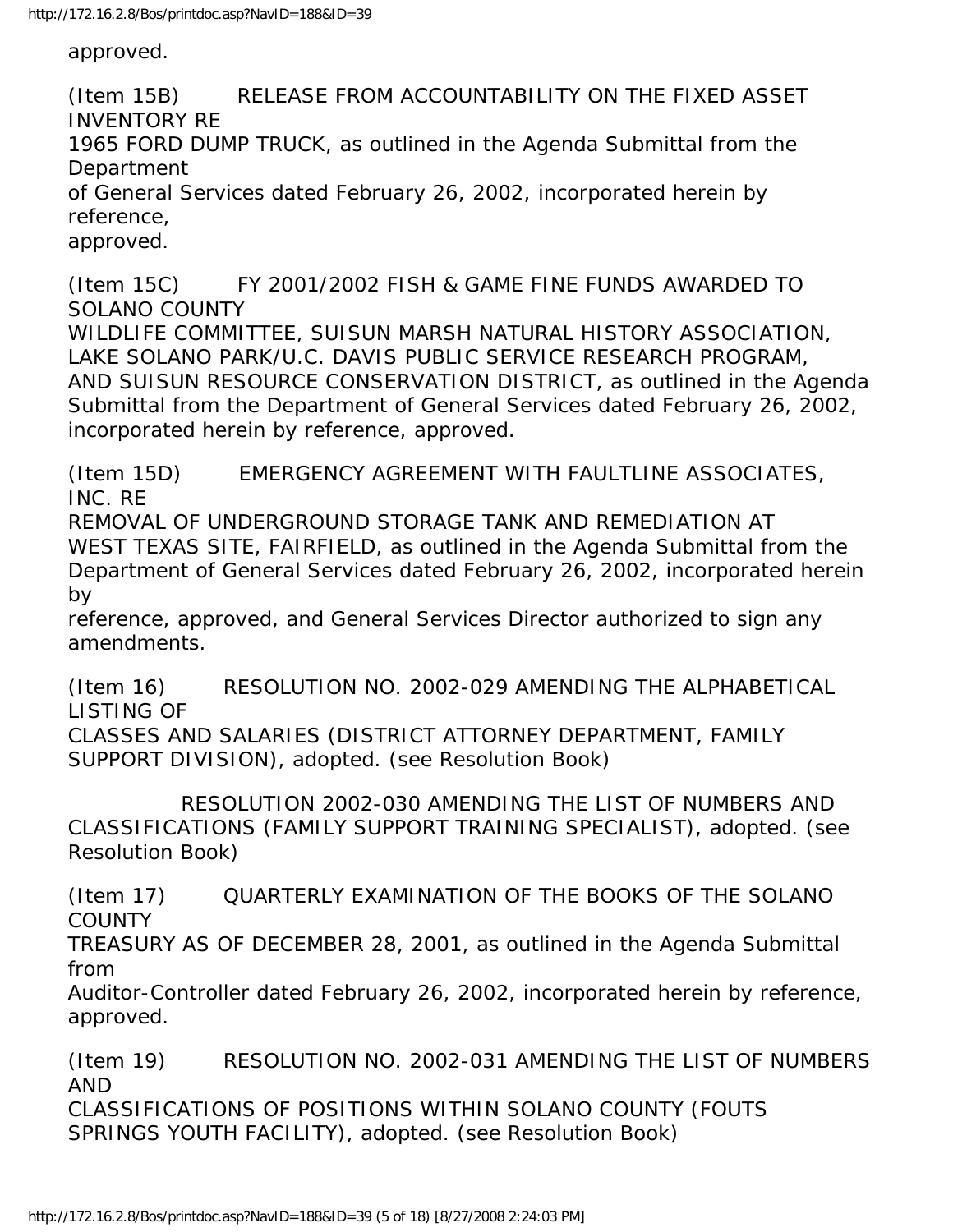(Item 20A) RELEASE FROM ACCOUNTABILITY ON THE FIXED ASSET INVENTORY RE

HP VECTRA 486, CAMERA, MEDICAL EQUIPMENT, as outlined in the Agenda Submittal from Sheriff/Coroner/Public Administrator dated February 26, 2002, incorporated herein by reference, approved.

(Item 20B) AGREEMENT WITH ADVANCED FITNESS EVALUATION SYSTEMS RE PRE-

EMPLOYMENT BACKGROUND INVESTIGATION SERVICES, as outlined in the Agenda Submittal from Sheriff/Coroner/Public Administrator dated February 26, 2002,

incorporated herein by reference, approved and Chairman authorized to sign said

contract on behalf of Solano County.

(Item 20C) AGREEMENT WITH NURSEFINDERS REGISTRY RE TEMPORARY NURSING

STAFF SUPPORT, outlined in the Agenda Submittal from Sheriff/Coroner/Public Administrator dated February 26, 2002, incorporated herein by reference, approved and

Chairman authorized to sign said contract on behalf of Solano County.

(Item 21) APPROPRIATION TRANSFER IN THE AMOUNT OF \$299,143 TO RECOGNIZE

UNANTICIPATED REVENUE IN THE AB1913 PROGRAM, as outlined in the Agenda Submittal from the Probation Department dated February 26, 2002, incorporated

herein by reference, approved.

 APPROPRIATION TRANSFER IN THE AMOUNT OF \$30,429 IN THE MENTAL

HEALTH BUDGET RECOGNIZING ADDITIONAL REVENUE, as outlined in the Agenda Submittal from the Probation Department dated February 26, 2002, incorporated

herein by reference, approved.

 PURCHASE THREE (3) VEHICLES FUNDED BY AB 1913, as outlined in the

Agenda Submittal from the Probation Department dated February 26, 2002, incorporated

herein by reference, approved.

(Item 22) RESOLUTION NO. 2002-032 AMENDING THE LIST OF NUMBERS AND CLASSIFICATIONS OF POSITIONS WITHIN SOLANO COUNTY (DISTRICT ATTORNEY FAMILY SUPPORT DIVISION), adopted. (see Resolution Book)

(Item 23) RESOLUTION NO. 2002-033 ACCEPTING THE CONTRACT FOR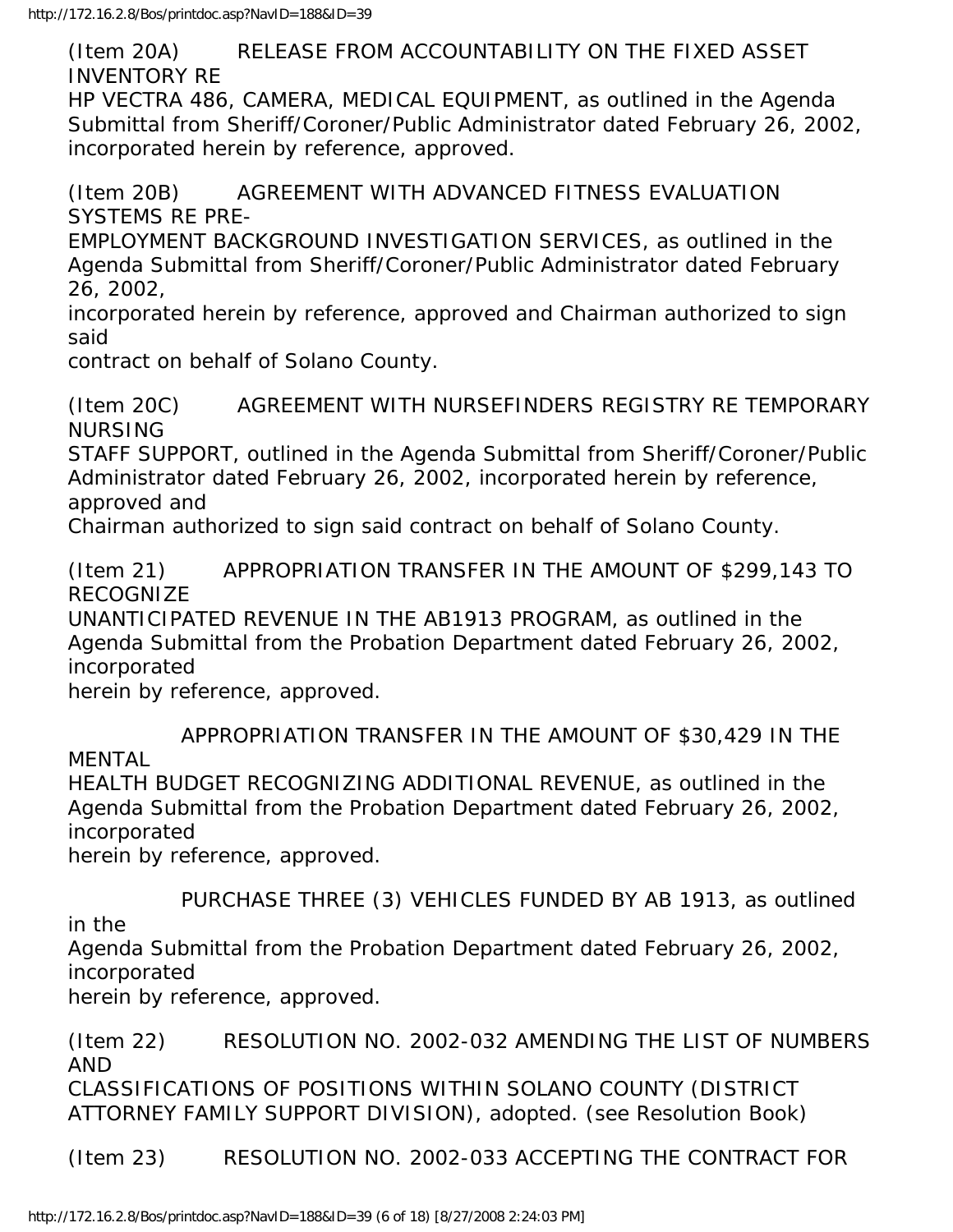IMPROVEMENT SECURITY FOR USE PERMIT U-95-34, adopted. (see Resolution Book)

 RELEASE OF LIEN AGAINST REALTY (THE PRESBYTERY OF THE REDWOODS - SUISUN VALLEY ROAD), as outlined in the Agenda Submittal from

the Department of Transportation dated February 26, 2002, incorporated herein by

reference, approved and Chairman authorized to sign said release on behalf of Solano

County.

(Item 24) RESOLUTION NO. 2002-034 AMENDING THE LIST OF NUMBERS AND

CLASSIFICATIONS OF POSITIONS WITHIN SOLANO COUNTY (AGRICULTURAL BIOLOGIST/WEIGHTS & MEASURES INSPECTOR/TRAINEE, LIMITED TERM RE SUDDEN OAK DEATH INSPECTION PROGRAM), adopted. (see Resolution Book)

 APPROPRIATION TRANSFER OF UNANTICIPATED REVENUE IN THE AMOUNT OF \$17,711 RE SUDDEN OAK DEATH REGULATORY INSPECTION PROGRAM, as outlined in the Agenda Submittal from the Agriculture Department

dated February 26, 2002, incorporated herein by reference, approved.

 AGRICULTURAL COMMISSIONER AUTHORIZED TO EXECUTE STATE GRANT AGREEMENT RE SUDDEN OAK DEATH REGULATORY PROGRAM, as outlined in the Agenda Submittal from the Agriculture Department dated February 26,

2002, incorporated herein by reference, approved.

(Item 25) EXTENSION OF AGREEMENT WITH SOLANO COUNTY FAIR ASSOCIATION

RE MANAGEMENT AND OPERATION OF THE SOLANO COUNTY FAIR AND FAIRGROUNDS TO DECEMBER 31, 2004, as outlined in the Agenda Submittal from

the Solano County Fair dated February 26, 2002, incorporated herein by reference,

approved and Chairman authorized to sign said contract on behalf of Solano County.

## ORDERS

(Item 18) OFFICE HOURS TO BE EXTENDED AT 510 CLAY STREET, FAIRFIELD AND 1410 GEORGIA STREET, VALLEJO ON SATURDAY, MARCH 2, 2002 FROM 9:00 A.M. TO 1:00 P.M. FOR ABSENTEE VOTING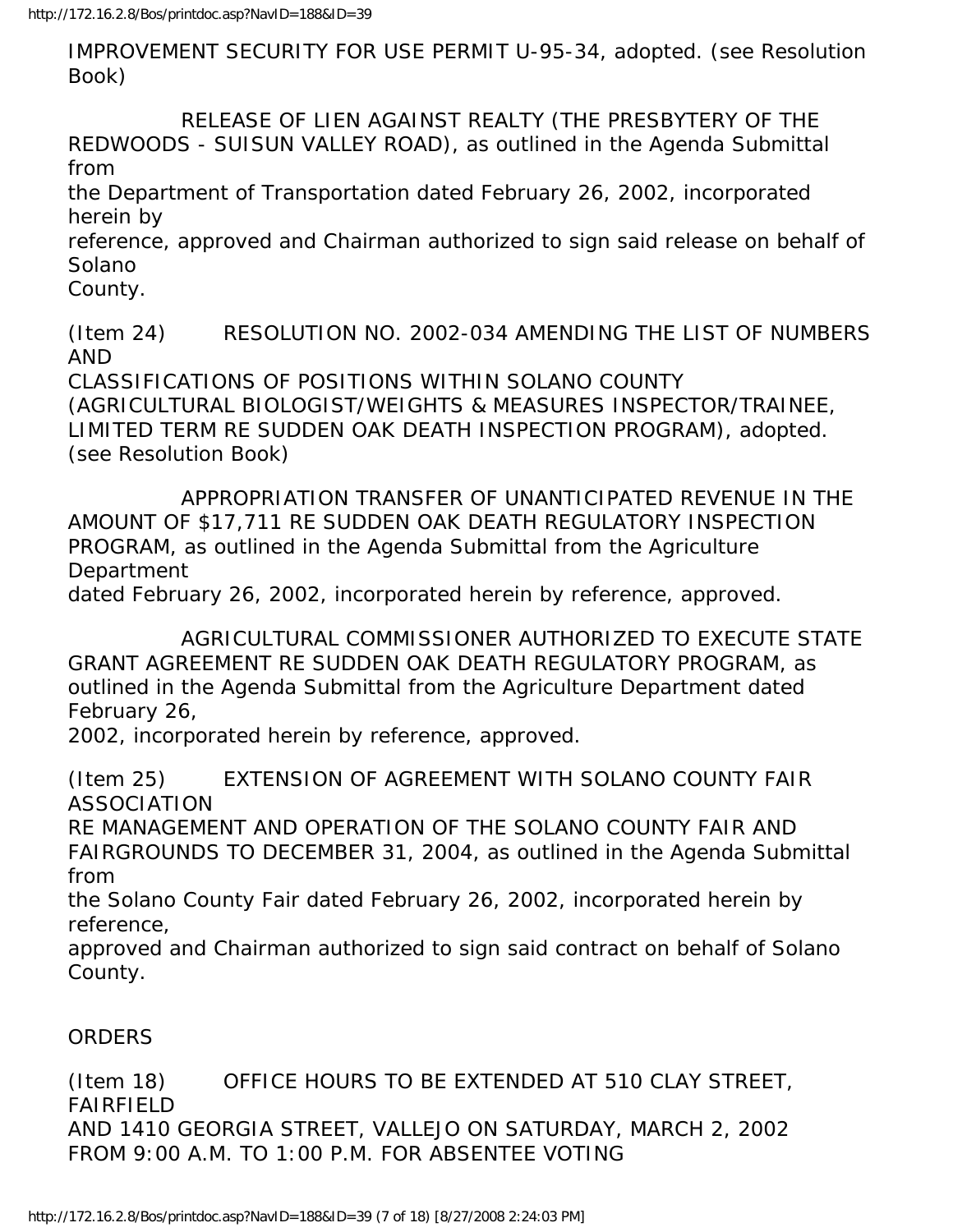The Board was provided with an Agenda Submittal from the Registrar of Voters dated

February 26, 2002, incorporated herein by reference, regarding extending office hours to

accommodate absentee voting, and to authorize the County Administrator to approve extended

operating hours in the future.

Donald Tipton, Vallejo, feels the issue of extended hours should be under control of the

department.

 On motion of Supervisor Silva and seconded by Supervisor Thomson, the Board acted to

authorized extended office hours for absentee voting and to authorize the County Administrator to

approve extending operating hours for the Registrar of Voters for absentee in the future. So ordered

by a vote of 5-0.

SPECIAL DISTRICTS GOVERNED BY THE BOARD OF SUPERVISORS:

(Item 26A and B) RURAL NORTH VACAVILLE WATER DISTRICT

 Minutes regarding these matters are contained in the Rural North Vacaville Water District Minutes Book.

 The Board of Directors of the Rural North Vacaville Water District adjourned, and reconvened as the Board of Supervisors.

(Item 29) AUDIT FOR FY2000/01 OF THE COUNTY''S BASIC FINANCIAL STATEMENTS AND REQUIRED SUPPLEMENTARY INFORMATION CONDUCTED BY MACIAS, GINI AND COMPANY, L.L.P, CPAs, ACCEPTED

 Auditor/Controller Bill Eldridge noted the County is in good shape and is generally managed

well, and discussed the changes to the audit reports due to the implementation of GASB 34. The

GASB 34 model looks more at the net worth of the County.

Assistant Auditor/Controller Simona Padilla-Scholtens reviewed the highlights of the

information contained in the Agenda Submittal from her department dated February 26, 2002,

incorporated herein by reference, regarding the results of the FY 2000/2001 audit conducted by outside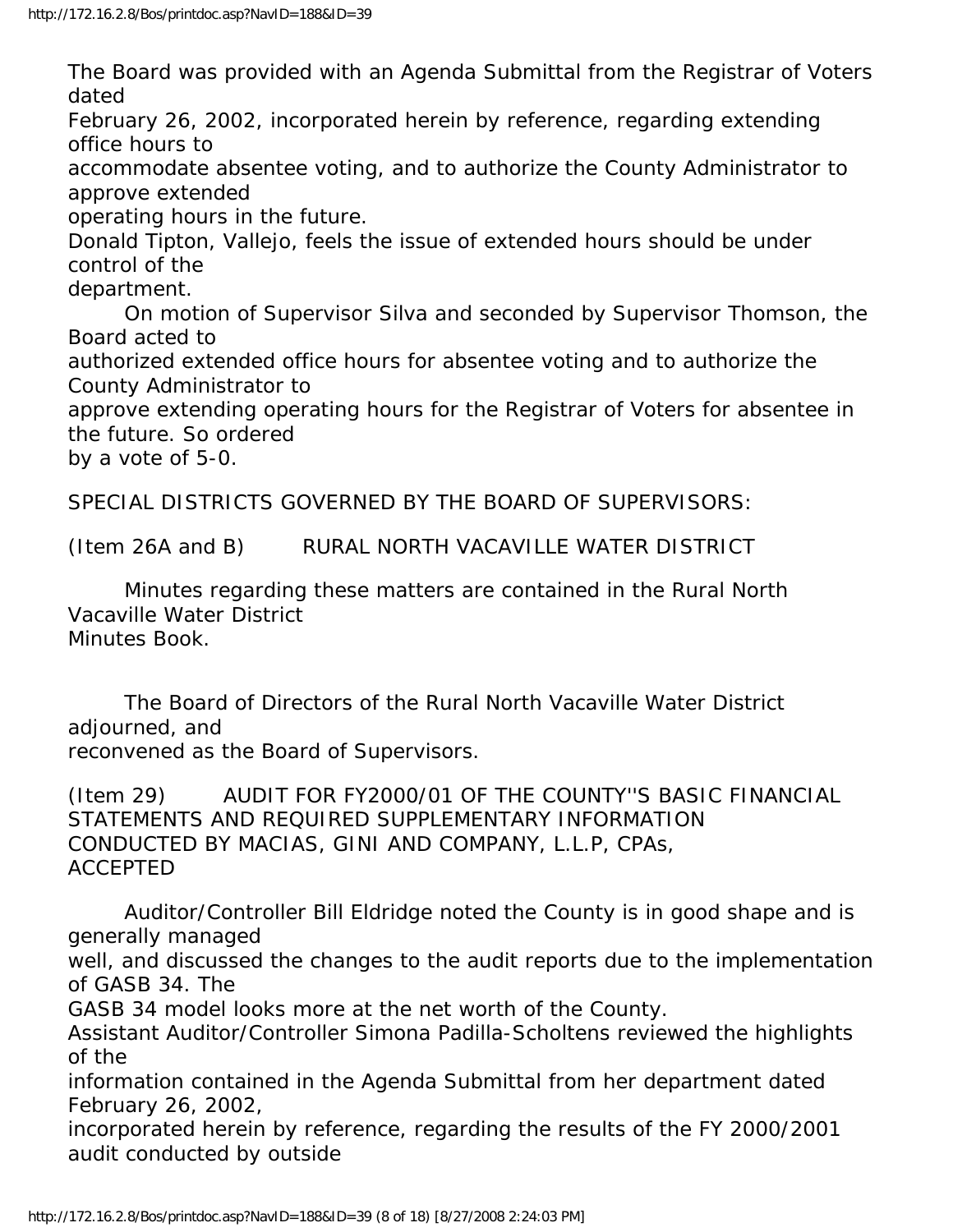auditors Macias, Gini and Company, L.L.P, CPAs.

Responding to questions posed by Supervisor Kondylis regarding the Budget Bureau in Health

and Social Services, County Administrator Michael Johnson discussed the budgetary responsibilities,

the size, and complexity of the department of Health and Social Services budget and the need for a

budget bureau in that department.

Donald Tipton, Vallejo, noted need for the Board members to fully understand these reports,

voiced concern regarding the unqualified opinion, feels the report needs to be clearer, and voiced

concern regarding the cost of the audit, and who hired this company to do the audit.

Supervisor Kromm noted the complexity of these reports and discussed the uses of the full

reports. The Report to Management is the best reference document, and gave brief insight on reading

audit reports.

 On motion of Supervisor Kromm and seconded by Chairman Carroll, the Board acted to accept

the audit reports for the fiscal year ended June 30, 2001. So ordered by a vote of 5-0.

(Item 28) PRESENTATION RE EXTERIOR BUILDING DESIGN ALTERNATIVES

FOR THE COUNTY ADMINISTRATION CENTER, RECEIVED

ADDITIONAL PROJECT DESIGNS TO BE DONE

 Scott Johnson, Johnson Fain Partners, presented a model of the immediate area of the

downtown Fairfield campus, and discussed the planning and development process. Mr. Johnson

presented drawings of three facades, copies incorporated herein by reference, noting the differences

of the three drawings and the considerations and thought process in their development.

 Responding to questions posed by Chairman Carroll regarding natural light into the building,

Mr. Johnson noted using the horizontal light through the windows, but due to the size of the

building skylights are not feasible.

 Responding to questions posed by Supervisor Kondylis regarding the use of balconies on the

upper floors, shade or plantings on the roof of the parking garage, the possibility of the building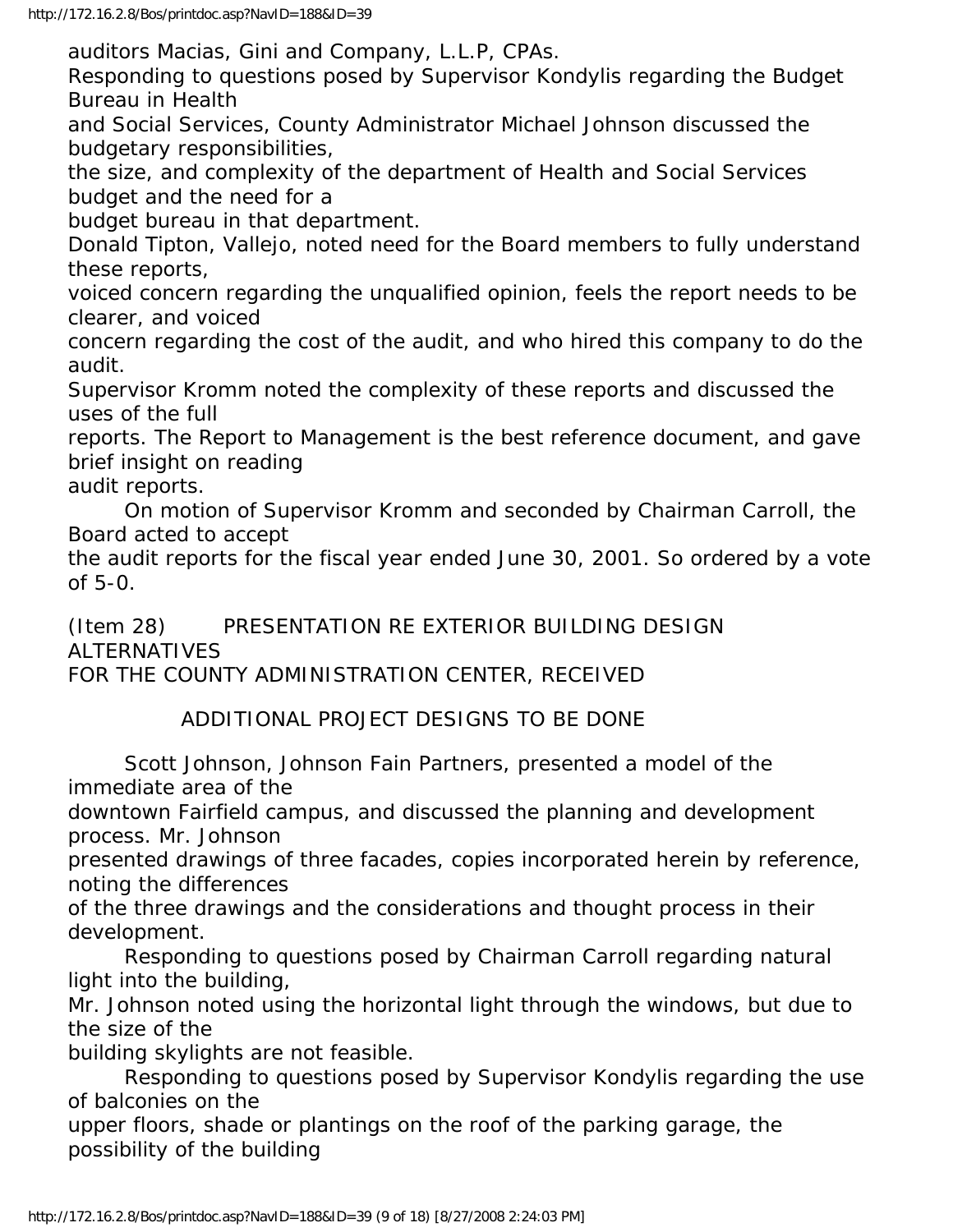entrance being elevated so it could be used as a stage area, and with the color of the building

blending with the other buildings in the area, Mr. Johnson noted the issues of balconies, and could

study the viability of balconies.

Responding to concerns voiced by Supervisor Kondylis regarding the location of the old

cork oak tree, Mr. Johnson noted considerations to accommodate the tree, but noted this tree will

have to be moved or removed. Supervisor Kondylis suggested moving the building farther south

and incorporating in the proposed probation building to maintain the tree and provide some grassy

space. Mr. Johnson noted during the environmental impact research the tree issue will be studied.

Responding to questions posed by Supervisor Kromm regarding the lobby area being

utilized as a reception area, Mr. Johnson noted the space is large, two stories high and will

accommodate about 200 people.

Supervisor Kromm noted his appreciation for the Vacaville City Council Chambers and how

it is designed to accommodate public speakers, suggested public access space on the top floor, and

feels the entry on all three sketches appears to be too large. Supervisor Kromm requested

consideration of placing solar panels on the roof of the parking garage, and noted the possible use of

the energy for vehicle recharging. Supervisor Kromm noted the many compromises on the sight,

endorses the siting plan for the building, and recognizes the tree will have to be removed with

significant mitigation.

There was a brief discussion regarding moving the Girl Scout House.

Responding to comments by Supervisor Kromm regarding public art, Mr. Johnson noted

one-half percent of the budget will be for public art, and that future planning discussions will take

place. Supervisor Kromm feels the majority of the art funds should be used for major pieces outside

the building, the County should work with local artists for interior art, and feels there should be

some public input on some of the design features.

Responding to questions posed by Supervisor Kromm regarding a presentation to the City of

Fairfield, Assistant County Administrator Darby Hayes noted plans to revisit the City of Fairfield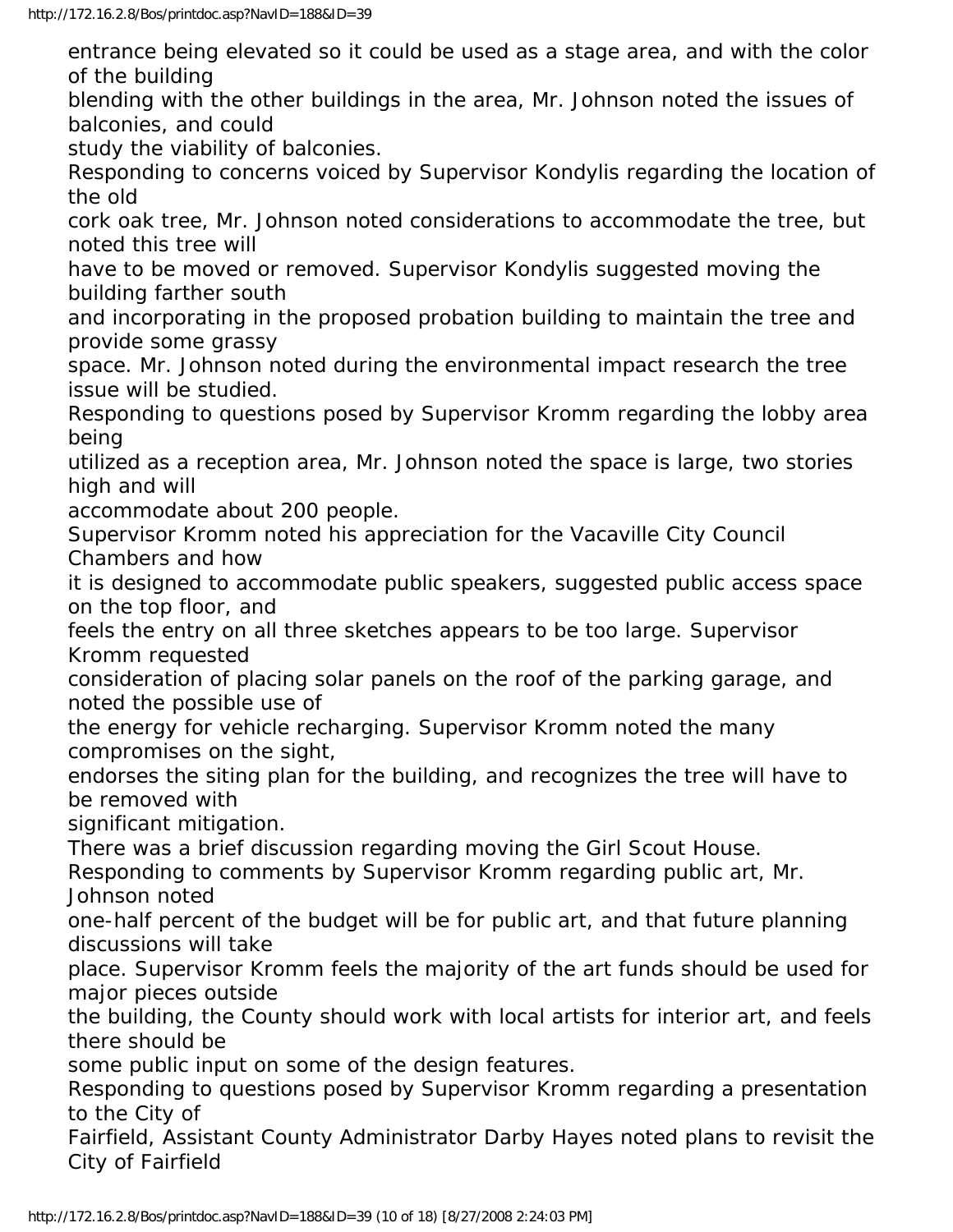after some final determinations are made by the Board, discussed involvement of city staff, planned

meetings with the County and City of Fairfield Planning Commissions, and other planned forums

for public input.

Supervisor Kondylis feels the cork oak is art and that a way to save the tree should be found.

Supervisor Silva suggests entertaining the assistance of the Solano County Arts Alliance to

assist with the art, and feels the art should depict the history and/or future of the County. Supervisor

Silva feels building number 2 looks like two buildings stuck together, building number 3 does not

fit in with other buildings in the area due to the color, suggested federalist type architecture.

Something on the lines of Building number 1 would be more acceptable, and the need to consider

the color of the building. Supervisor Silva voiced concern with placing solar panels on the top of

the parking structure, suggested some greenery on the top of the parking structure, would like some

balconies off some of the offices on the upper floor, and feels the top floor of the parking garage

would be ideal for an observation area when needed.

Mr. Hayes noted the colors for the buildings can be changed, and to consider the design and

the elements the Board likes.

Mr. Johnson noted in light of the comments, that further consideration in the direction

indicated would be done with further study regarding detail and coloring.

Supervisor Thomson feels building style number 1 and 2 are to strong, building number 3 is

a softer approach, and there needs to be further consideration regarding the top floor of the parking

garage and the heat factor. Mr. Johnson discussed integrating the administration building concept

with the parking garage design.

Chairman Carroll noted that most parking structures do not have shade on the top floor.

Supervisor Kromm noted the need for the color and design to be done in relationship with

the existing buildings in the area, and requested a computer rendition of the building and the

surrounding area to get a better sense of how it will look when it is done. Mr. Johnson noted the

many design levels that still need to be done.

Chairman Carroll and Supervisor Kondylis liked the color of drawing number 2,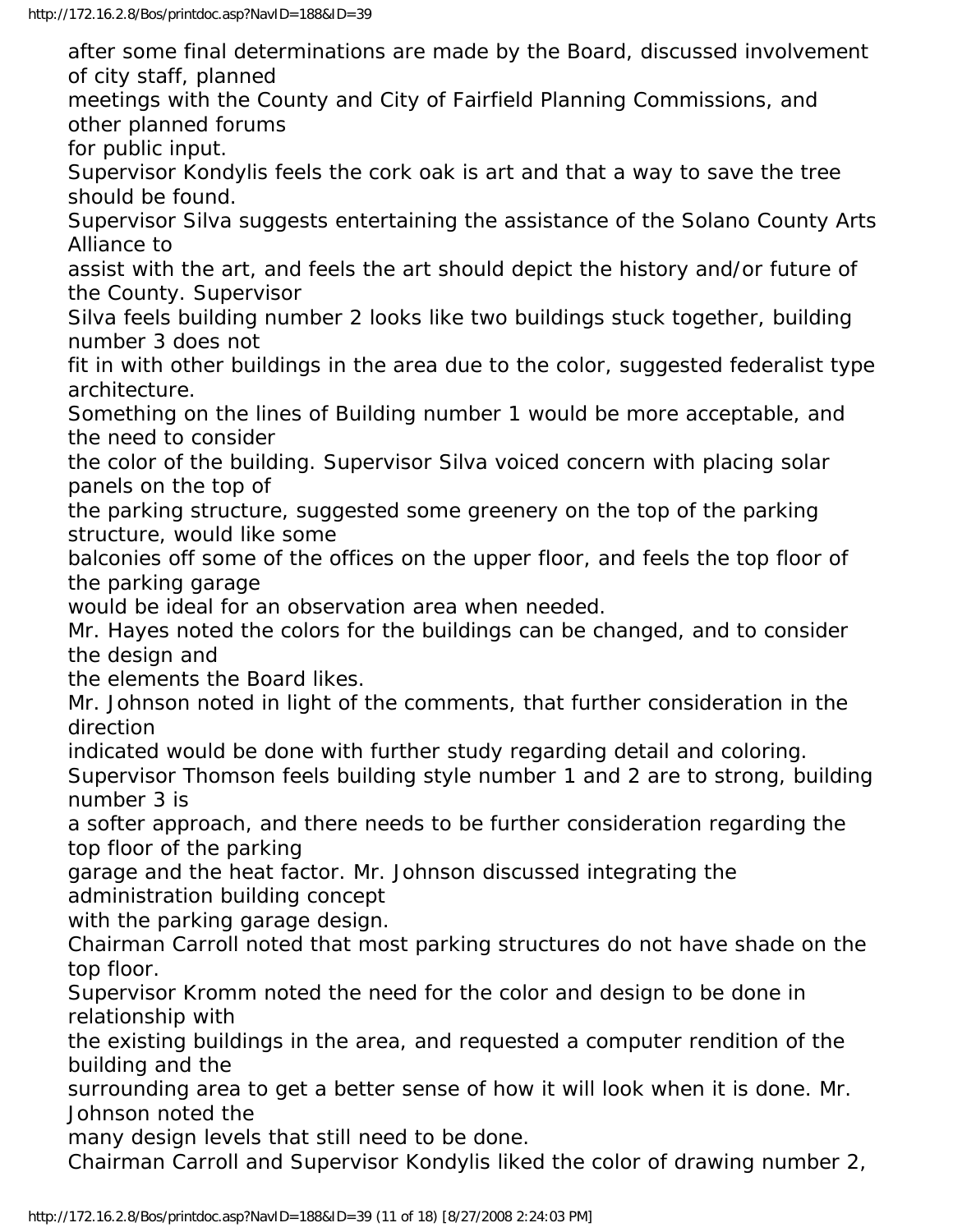Supervisor

Thomson liked the building design in drawing number 3 but did not like the color, and Chairman

Carroll liked the design of number 3, but does not like the color. Chairman Carroll agrees a

computer rendition would assist in the decision making.

Responding to concerns voiced by Supervisor Kondylis relative to security in the Board

Chambers with all the glass, Mr. Johnson reassured the Board that security is an issue that will be

addressed, and added the idea was that the glass area would be for the lobby area and not lead

directly into the Board Chambers.

Mr. Hayes reiterated that the Board does like building number 3 with some variations, and

that the Board would like to be involved with the colors and how that fits in with the surrounding

buildings.

(Item 32) PLANNING COMMISSION''S APPROVAL OF USE PERMIT APPLICATION NO. U-00-28 OF GENESIS HOUSE, INC., UPHELD

Matt Walsh, Planning Services Division of the Department of Environmental Management,

reviewed the information contained in the Agenda Submittal from his department dated February

26, 2002, incorporated herein by reference, regarding an appeal by the Homeacres Improvement

Association (HIA) of the Planning Commission''s approval of Use Permit Application No. U-00-28,

Genesis House, Incorporated.

Chairman Carroll opened the public hearing.

Donald Tipton, Vallejo, noted Genesis House is a commercial activity that has outgrown the

residential area of Homeacres, and requested the Board deny the use permit. Mr. Tipton feels the

operation brings the wrong elements into the area leading to crime, that Genesis House does not

help to improve the area or show interest or involvement with the Homeacres Improvement

Association. Mr. Tipton voiced concern that area residents are afraid to file complaints for fear of

retaliation, with the lack of permits for improvements to the Genesis House buildings, that a garage

is only two feet from the roadway, that no fines were assessed for not obtaining permits before the

projects began, the lack of a business license through the County, the lack of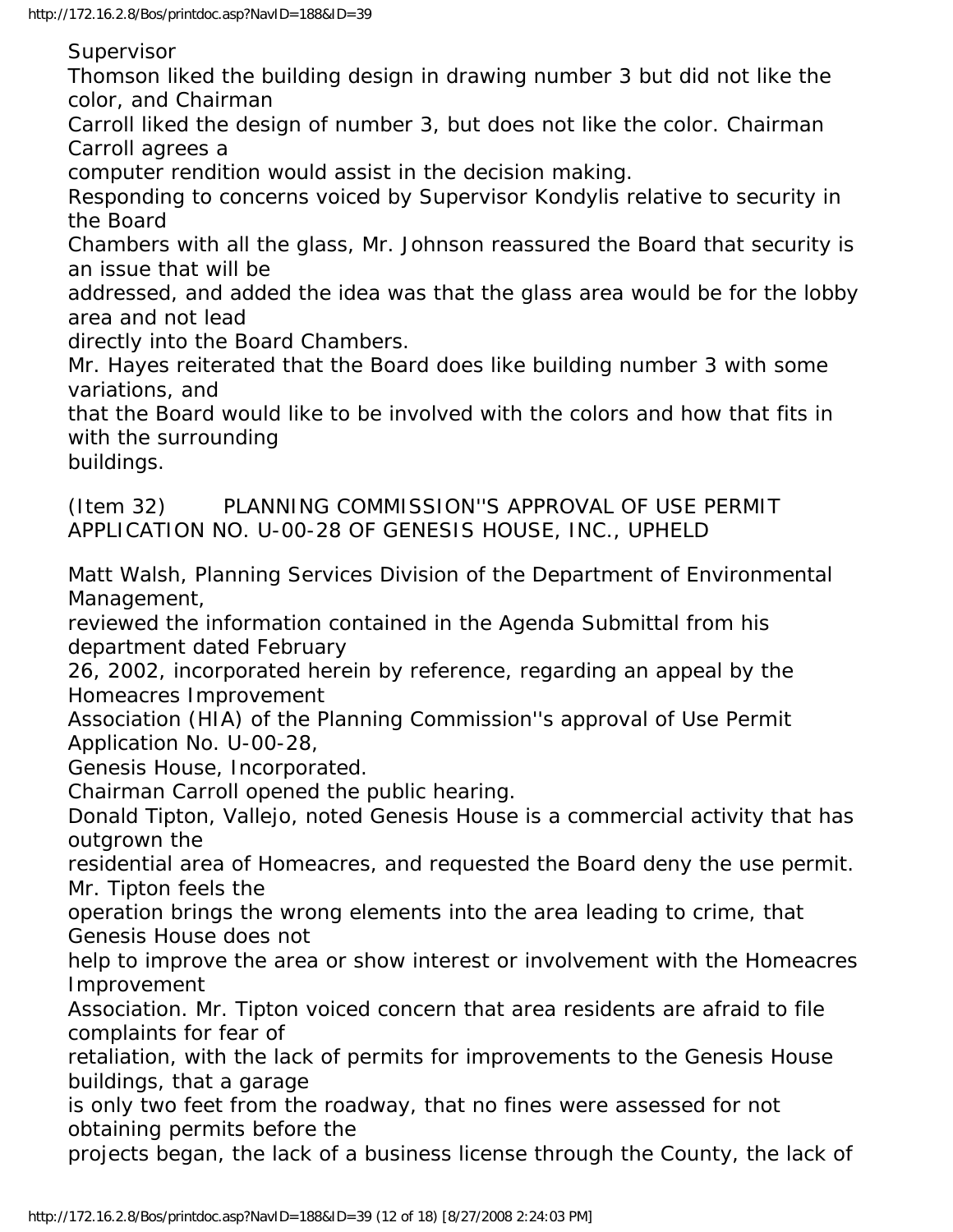response to complaints

regarding Genesis House, and feels the Planning Commission has rendered themselves useless in

helping Homeacres get out of blight.

Lloyd Gieg, Program Director Genesis House, noted unaccepted invitations to Mr. Tipton to

visit the facility, discussed the drug and alcohol rehabilitation program at the facility, and good

relationships with immediate neighbors. Mr. Gieg explained special provisions in California law

that separate drug and alcohol treatment programs from other care facilities and allows that no use

permits are required for 6 or less beds in any facility, the request by the County to consolidate all

use permits into one, is in the process of obtaining permits from Vallejo Sanitation and Flood

Control District and the Vallejo Fire Department, and the concern with enough funds being

available for all the permits.

Responding to questions posed by Supervisor Kromm regarding a business license, Mr. Gieg

noted licenses for Vallejo, Benicia, Fairfield, and Napa relating to fundraising, and is not aware if

the County requires a separate permit. Mr. Gieg noted he would get a County permit.

Responding to questions posed by Supervisor Thomson regarding the lack of building

permits, Mr. Gieg noted the permits that Genesis House did get, and did not think permits were

required when keeping the facility under 6 beds. Financial constraints did play a part in obtaining

permits and not knowing that permits were needed. Supervisor Thomson voiced concern regarding

penalties for not obtaining building permits.

Charles Bailhache, President Homeacres Improvement Association, read a prepared

statement dated January 19, 2002 along with an addendum dated February 26, 2002, incorporated

herein by reference. Mr. Bailhache noted the issue for the appeal is construction projects that are

being done without use permits, and feels recent court action has resulted in an effective stoppage of

code/zoning compliance in Homeacres. Mr. Bailhache made two suggestions for a solution to either

enforce all County Codes and zoning laws to the letter, or to suspend them all together, and feels by

approving this use permit the Board will be setting a precedent. There is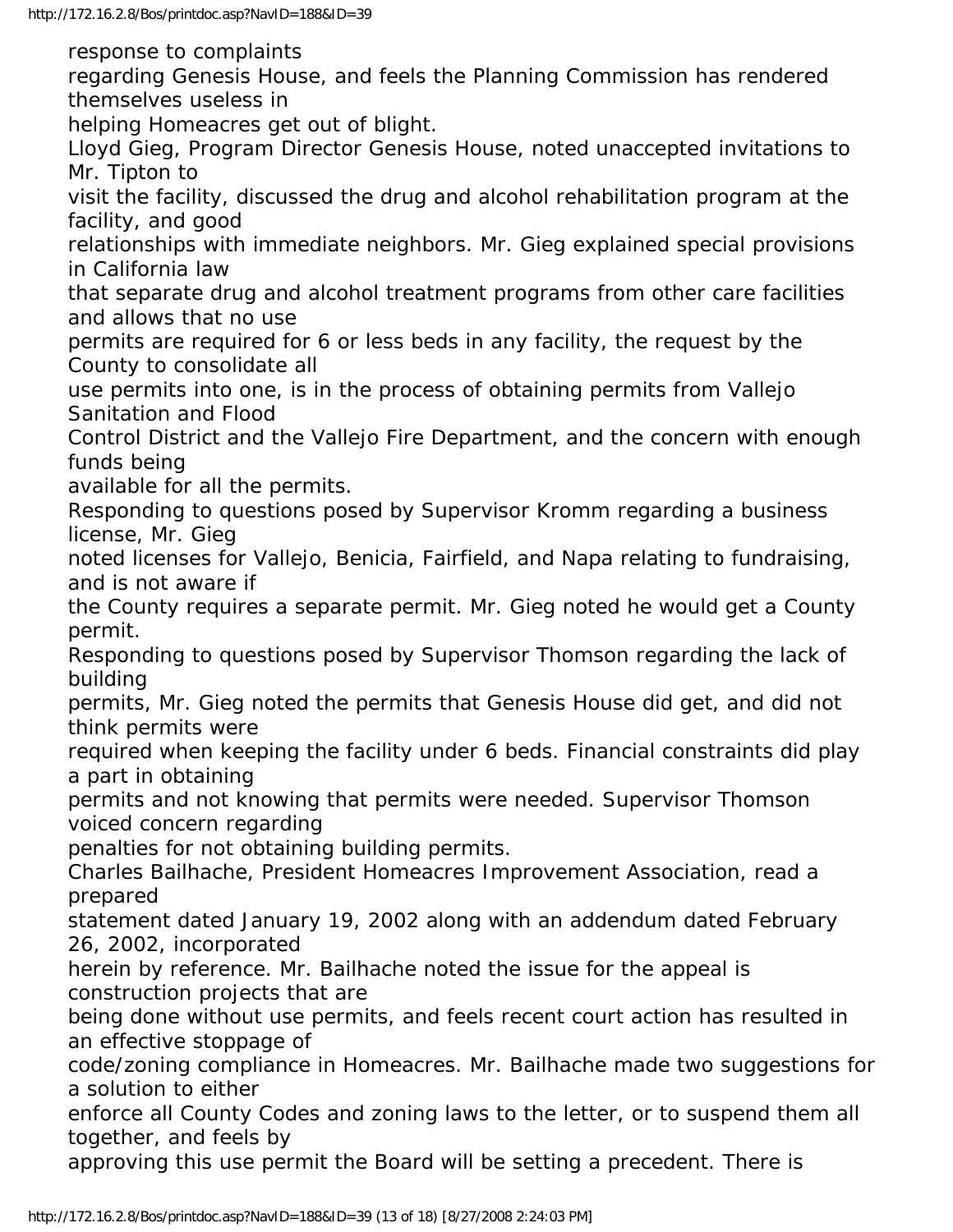concern regarding the lack

of penalties for doing non-permitted work, and the lack of remedial action by the County for

complaints and notification by the department.

As there was no one further who wished to speak on this matter, the public hearing was

closed.

Michael Yankovich, Planning Services in the Department of Environmental Management,

discussed the Community Care Licensing, under State law, that house 6 or less residents are not

required to be permitted and must be treated like a typical residence, and feels Genesis House

thought they did not need to have permits for each facility they operate. Genesis House is operated

as one corporation and does require a use permit.

David James, Building and Safety/Code Compliance Division of the Department of

Environmental Management, noted the current fine structure relates to investigation fees that the

building code allows the County to charge for work conducted without permit. The building

permits for this issue can not be obtained until the land use issue is resolved, Genesis House will

apply for "as-built" permits if the use permit is approved. When applying an investigation fee will

be levied, which is like a double building permit fee. Mr. James discussed the ride along with Mr.

Tipton in 2000 to inform him of the capabilities of Code Compliance and some idea of the priorities

pertaining to life/safety issues, and noted that there are no formal complaints lodged against Genesis

House by Mr. Tipton. Mr. James noted his request for the Homeacres Improvement Association

(HIA) to provide a list of violations that were observed so they could be prioritized in cooperation

with the HIA so they could be addressed, but after approximately two years a comprehensive list has

not been submitted. Mr. James noted response to a complaint led to this action. Responding to questions posed by Supervisor Silva regarding occurrences leading to the

action before the Board, if there have been any slow down in code enforcement over the last couple

of years, notification of code problems in District 2, a garage near the roadway, and inspections, Mr.

James noted a complaint regarding a trailer led to the discovery of the other violations. There has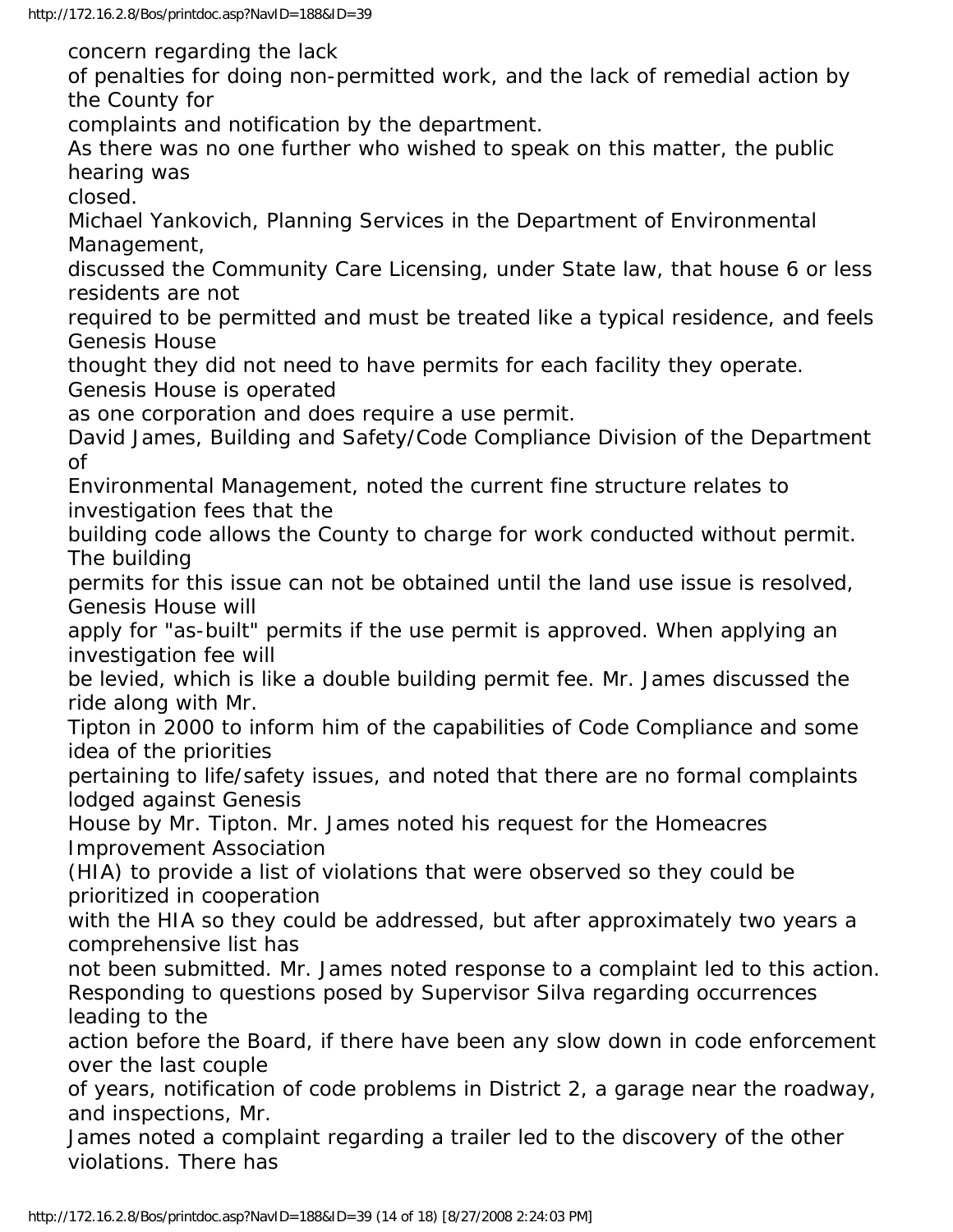been a substantial increase relative to code compliance, and noted another pending court case for

violations on a property located on Ridge Avenue along with five nuisance abatement actions. Mr.

James noted weekly updates to the District 2 office on actions being taken in the Homeacres/Star

Subdivision areas. The garage in question is 3 feet away from the right of way and there is

clearance from the Transportation Department on this issue. If the use permit is approved, the

resulting building permits will have an investigation fee levied, and building inspections will then

be done.

Mr. Yankovich noted as part of the approval process Genesis House will obtain a permit

from Vallejo Sanitation and Flood Control District, and that through the normal business permit

process the department would have been alerted that inspections were needed. Supervisor Silva discussed the problems if Genesis House had to close, the benefits to the

community with Genesis House, noted community cooperation in resolving code compliance issues,

and the responsibility of staff to ensure all violations are remedied if the decision is upheld.

Supervisor Kromm noted endorsement of Genesis House, but noted Genesis House must

obtain all building permits and business licenses.

 On motion of Supervisor Kromm and seconded by Supervisor Kondylis, the Board acted to

uphold the Planning Commission decision approving Use Permit No. U-00-28 of Genesis House,

Inc., and to deny the appeal by the Homeacres Improvement Association. So ordered by a vote of 5-

0.

(Item 30) INCREASE IN CONTRACT AMOUNT WITH COMMUNITY MEDICAL CENTER, APPROVED

 DEVELOPMENT AND APPROVAL OF AGREEMENT WITH COMMUNITY MEDICAL CENTER RE CLINIC START UP IN VACAVILLE AND INDIGENT CARE SERVICES IN VACAVILLE AND DIXON, APPROVED

 APPROPRIATION TRANSFER IN THE AMOUNT OF \$150,000 FROM UNANTICIPATED REVENUE, APPROVED

The Board was provided with an Agenda Submittal from Health and Social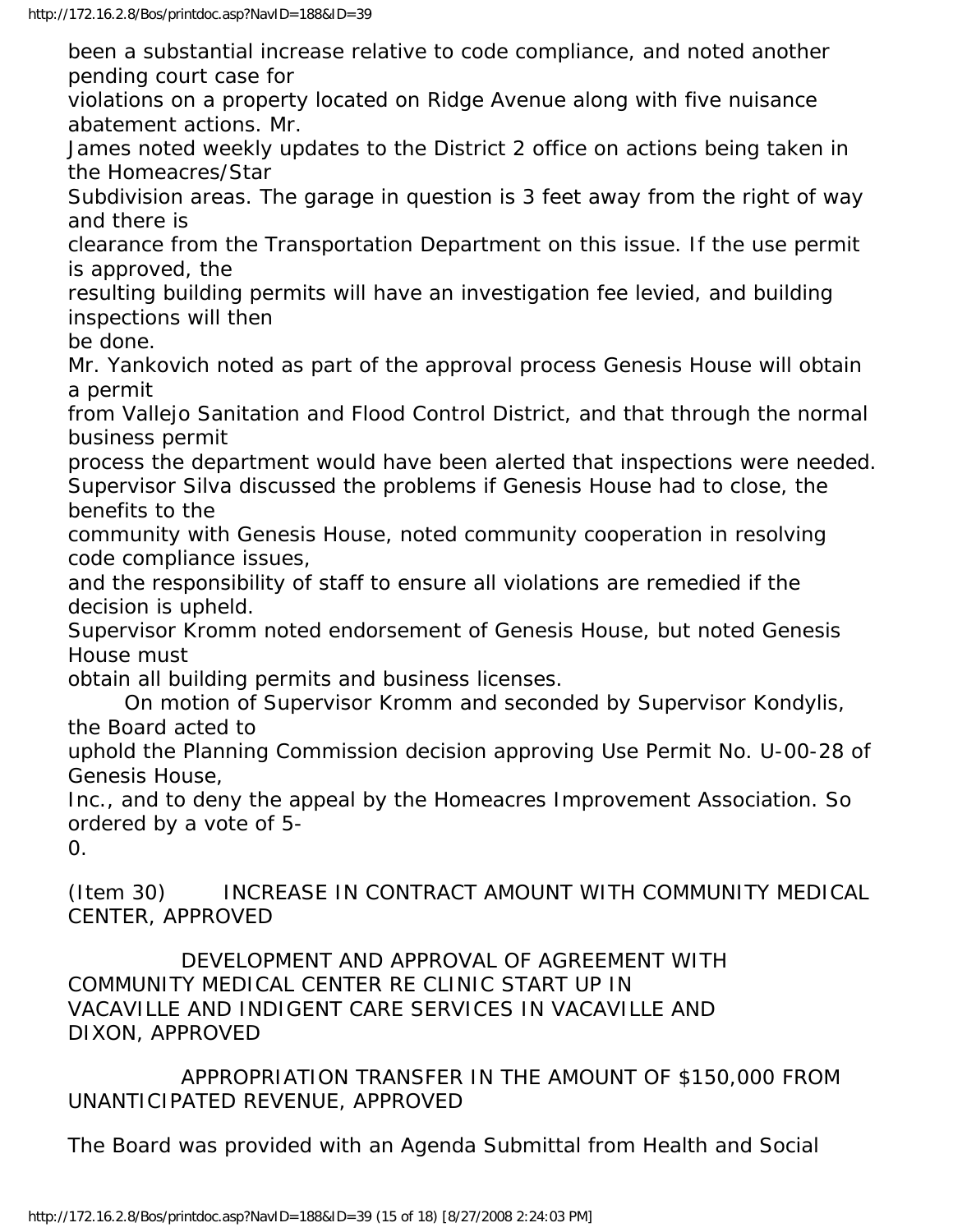Services dated

February 26, 2002, incorporated herein by reference, regarding agreements with Community

Medical Center for services in Vacaville and Dixon.

Responding to questions posed by Supervisor Kromm regarding a gap in services with the

closing of the Redwood Clinic in Vacaville, and the status of the Redwood Clinic in Vallejo,

Assistant Director of Health and Social Services Moira Sullivan noted the Redwood Clinic would

close February 28, 2002 and the Dixon Clinic will open about March 15th. The Redwood Clinic in

Vallejo will still be open and available to see Vacaville patients, and noted the work to make the

transition as easy as possible. Ms. Sullivan gave a brief update on status of the Redwood Clinic.

 On motion of Supervisor Kondylis and seconded by Supervisor Thomson, the Board acted to

approve an increase of \$150,000 in the contract amount for Community Medical Center and to

authorize the development of a contract with Community Medical Center in the amount of \$198,000

for clinic start up costs in Vacaville and for indigent care services in Vacaville and Dixon, and to

approve an appropriation transfer in the amount of \$150,000 from Unanticipated Revenue. So

ordered by a vote of 5-0.

(Item 31) RESOLUTION NO. 2002-035 REGARDING TRANSFER OF COUNTY''S

REGIONAL HOUSING NEED ALLOCATION TO CITY OF VACAVILLE FOR THE QUINN ROAD APARTMENT SITE ANNEXATION, ADOPTED

Harry Englebright, Department of Environmental Management, reviewed the information

contained in the Agenda Submittal from his department dated February 26, 2002, incorporated

herein by reference, to acknowledge and accept the proposed Minimum Regional Housing Need

Determination (RHND) unit transfer to the City of Vacaville.

Responding to questions posed by Supervisor Thomson regarding the formula used for

determination on the allocation, Mr. Englebright reviewed the formula and methodology of the

Association of Bay Area Governments (ABAG) housing determinations in Attachment 1 and

Attachment 2 in the Agenda Submittal.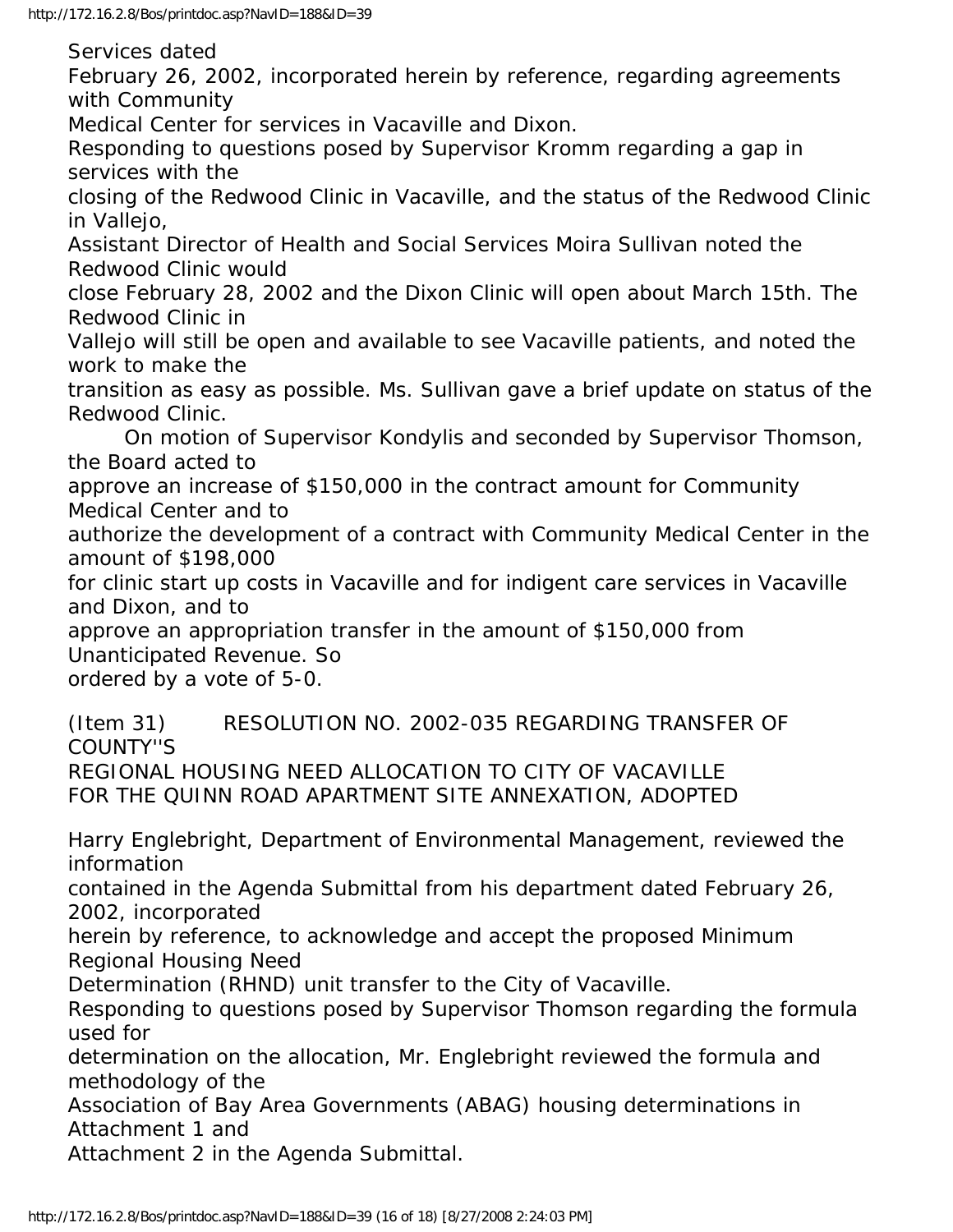Supervisor Kromm expressed concern that the ABAG housing requirements encourage

sprawl, and with future annexations that will be required.

Mr. Englebright noted discussions with ABAG staff and the realization that ABAG can not

treat counties the same way they treat the cities. This realization could create a better position and a

more rational approach for the County in future discussions.

Chairman Carroll noted ABAG feels it is a planned growth organization that will protect

agriculture as long as possible. Under that concept it does make sense to have development start in

the cities and over a period of time move into the agricultural areas. California is the largest state in

the Country and is still growing, people must have a place to live, feels there is a need to limit the

size of building lots, and agrees with transferring this area to the City of Vacaville.

Supervisor Kondylis feels over population and the waste of natural resources and the effects

need to be considered, and that population control and renewable resources will address this issue.

 On motion of Chairman Carroll and seconded by Supervisor Thomson, the Board acted to

adopt Resolution No. 2002-035 Regarding Transfer of County''s Regional Housing need Allocation

to City of Vacaville for the Quinn Road Apartment Site Annexation. So ordered by a vote of 4-0;

Supervisor Silva excused.

(Item 33A) STEVE REDDICK APPOINTED TO THE BOARD OF TRUSTEES OF RECLAMATION DISTRICT #536

On motion of Supervisor Kondylis and seconded by Supervisor Thomson, the Board acted to

appoint Steve Reddick to the Board of Trustees of Reclamation District #536. So ordered by a vote

of 4-0; Supervisor Silva excused.

## (Item 33B) ROBERT DEPILLIS AND GAYLA REITER REAPPOINTED TO THE SUDDEN INFANT DEATH SYNDROME (SIDS) ADVISORY COMMITTEE

On motion of Supervisor Kondylis and seconded by Supervisor Thomson, the Board acted to

reappoint Robert DePillis and Gayla Reiter to the Sudden Infant Death Syndrome (SIDS) Advisory

Committee. So ordered by a vote of 4-0; Supervisor Silva excused.